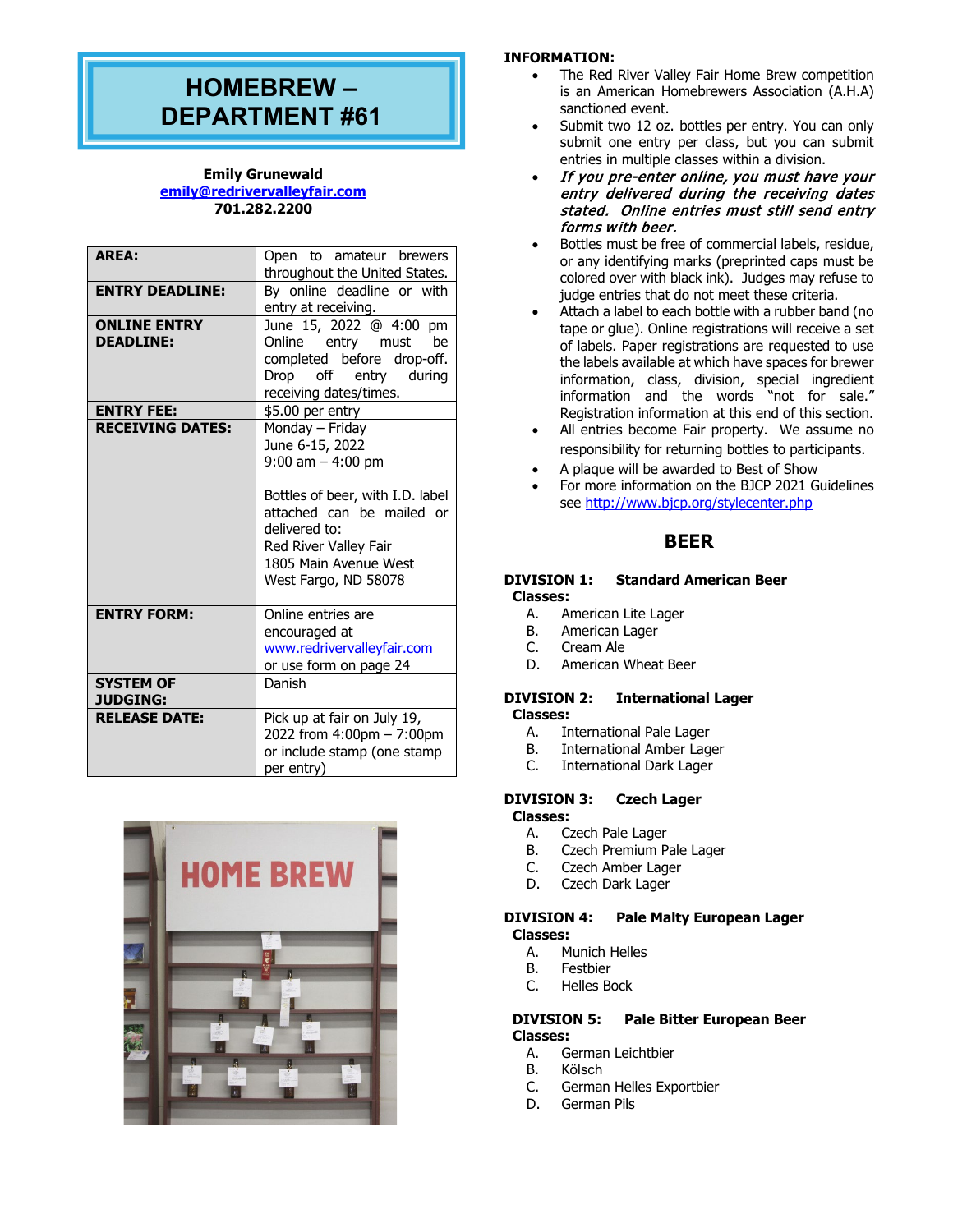## **DIVISION 6: Amber Malty European Lager Classes:**

- **Märzen**
- 
- B. Rauchbier<br>C. Dunkles B Dunkles Bock

#### **DIVISION 7: Amber Bitter European Beer Classes:**

- A. Vienna Lager
- B. Altbier

#### **DIVISION 8: Dark European Lager Classes:**

- A. Munich Dunkel<br>B. Schwarzbier
- **Schwarzbier**

## **DIVISION 9: Strong European Beer Classes:**

- A. Dopplebock<br>B. Eisbock
- B. Eisbock<br>C. Baltic Po
- **Baltic Porter**

# **DIVISION 10: German Wheat Beer**

- **Classes:**
	- A. Weissbier<br>B. Dunkles W B. Dunkles Weissbier<br>C. Weizenbock
	- Weizenbock

# **DIVISION 11: British Bitter**

- **Classes:**
	- A. Ordinary Bitter<br>B. Best Bitter
	- B. Best Bitter<br>C. Strong Bitt **Strong Bitter**

## **DIVISION 12: Pale Commonwealth Beer Classes:**

- A. British Golden Ale<br>B. Australian Sparklir
- B. Australian Sparkling Ale<br>C. English IPA
- English IPA

## **DIVISION 13: Brown British Beer Classes:**

- A. Dark Mild<br>B. British Bro
- B. British Brown Ale<br>C. Fnalish Porter
- English Porter

## **DIVISION 14: Scottish Ale Classes:**

- A. Scottish Light<br>B. Scottish Heav
- Scottish Heavy
- C. Scottish Export

#### **DIVISION 15: Irish Beer Classes:**

- A. Irish Red Ale<br>B. Irish Stout
- **Trish Stout**
- C. Irish Extra Stout

## **DIVISION 16: Dark British Beer Classes:**

- A. Sweet Stout<br>B. Oatmeal Stou
- B. Oatmeal Stout<br>C. Tropical Stout
- C. Tropical Stout<br>D. Foreign Extra 9
- Foreign Extra Stout

## **DIVISION 17: Strong British Ale**

# **Classes:**

- A. British Strong Ale<br>B. Old Ale
- B. Old Ale<br>C. Wee He
- Wee Heavy
- D. English Barley Wine

# **DIVISION 18: Pale American Ale**

- **Classes:**
	- A. Blonde Ale<br>B. American P B. American Pale Ale

## **DIVISION 19: American and Brown American Beer Classes:**

- A. American Amber Ale<br>B. California Common
- B. California Common<br>C. American Brown Ale
- American Brown Ale

## **DIVISION 20: American Porter and Stout Classes:**

- A. American Porter<br>B. American Stout
- B. American Stout<br>C. Imperial Stout
- Imperial Stout

## **DIVISION 21: IPA**

#### **Classes:**

- A. American IPA<br>B. Specialty IPA
- Specialty IPA
	- Specialty IPA: Belgian IPA
	- Specialty IPA: Black IPA Specialty IPA: Brown IPA
	- Specialty IPA: Red IPA
	- Specialty IPA: Rye IPA
	- Specialty IPA: White IPA
	- Specialty IPA: Brut IPA
- C. Hazy IPA

## **DIVISION 22: Strong American Ale Classes:**

- A. Double IPA<br>B. American S
- American Strong Ale
- C. American Barleywine<br>D. Wheatwine
- Wheatwine

## **DIVISION 23: European Sour Ale**

- **Classes:**
	- A. Berliner Weisse<br>B. Flanders Red Al
	- B. Flanders Red Ale<br>C. Our Bruin
	- Our Bruin
	- D. Lambic<br>E. Gueuze
	- **Gueuze**
	- F. Fruit Lambic
	- Gose

# **DIVISION 24: Belgian Ale**

- **Classes:**
	- A. Witbier<br>B. Belgian B. Belgian Pale Ale<br>C. Biére de Garde
	- Biére de Garde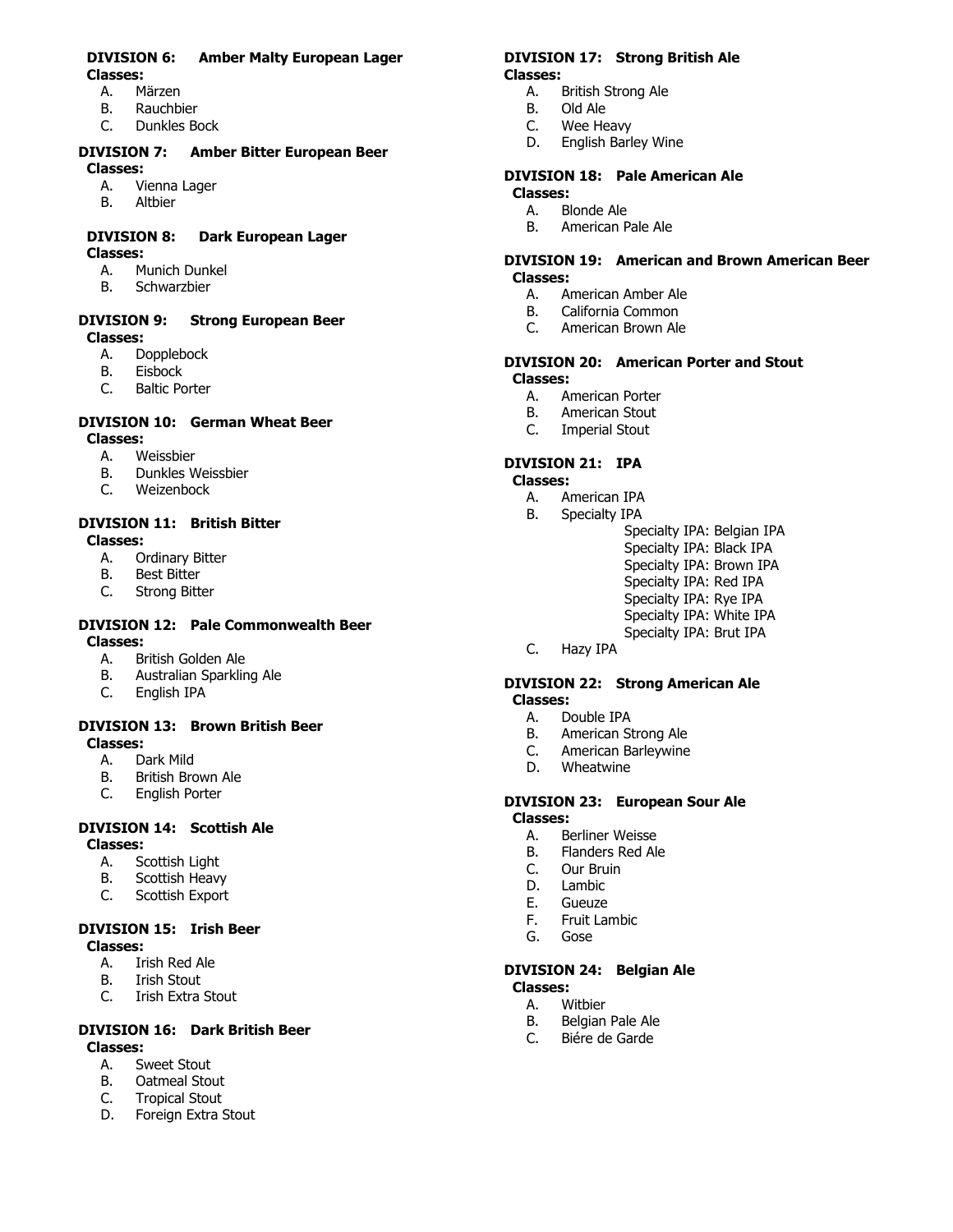## **DIVISION 25: Strong Belgian Ale Classes:**

- Belgian Blonde Ale
- B. Saison<br>C. Belgian
- Belgian Golden Strong Ale

## **DIVISION 26: Monastic Ale Classes:**

- A. Belgian Single<br>B. Belgian Dubbe
- Belgian Dubbel
- C. Belgian Triple<br>D. Belgian Dark S
- Belgian Dark Strong Ale

## **DIVISION 27: Historical Beer Classes:**

A. Historical Beer:

Kellerbier Kentucky Common Lichtenhainer London Brown Ale Piwo Grodziskie Pre-Prohibition Lager Pre-Prohibition Porter Roggenbier Sahti

#### **DIVISION 28: American Wild Ale Classes:**

- A. Brett Beer
- B. Mixed-Fermentation Sour Beer
- C. Wild Specialty Beer
- D. Straight Sour Beer

#### **DIVISION 29: Fruit Beer Classes:**

- 
- A. Fruit Beer<br>B. Fruit and 9
- B. Fruit and Spice Beer<br>C. Specialty Fruit Beer
- C. Specialty Fruit Beer<br>D. Grape Ale Grape Ale

## **DIVISION 30: Spiced Beer Classes:**

- Spiced, Herb or Vegetable Beer
- 
- B. Autumn Seasonal Beer<br>C. Winter Seasonal Beer Winter Seasonal Beer
- D. Specialty Spiced Beer

## **DIVISION 31: Alternative Fermentable Beer Classes:**

- A. Alternative Grain Beer
- B. Alternative Sugar Beer

# **DIVISION 32: Smoked Beer**

- **Classes:**<br>C A. C A. Classic Style Smoked Beer
	- B. Specialty Smoked Beer

#### **DIVISION 33: Wood Beer Classes:**

- A. Wood-Aged Beer
- B. Specialty Wood-Aged Beer

#### **DIVISION 34: Specialty Beer Classes:**

- A. Commercial Specialty Beer<br>B. Mixed-Style Beer
- Mixed-Style Beer
- C. Experimental Beer

## **MEAD**

#### **DIVISION M1: Traditional Mead Classes:**

- A. Dry Mead
- B. Semi-Sweet Mead
- C. Sweet Mead

#### **DIVISION M2: Fruit Mead Classes:**

- A. Cyser
	- B. Pyment
- C. Berry Mead
- D. Stone Fruit Mead
- E. Melomel

#### **DIVISION M3: Spiced Mead Classes:**

- A. Fruit and Spice Mead
- B. Spiced, Herb or Vegetable Mead

## **DIVISION M4: Specialty Mead Classes:**

- A. Braggot
- B. Historical Mead
- C. Experimental Mead

## **CIDER**

#### **DIVISION C1: Standard Cider and Perry Classes:**

- A. New World Cider
- B. English Cider
- C. French Cider
- D. New World Perry
- E. Traditional Perry

## **DIVISION C2: Specialty Cider and Perry Classes:**

- A. New England Cider
- B. Cider with Other Fruit
- C. Applewine
- D. Ice Cider
- E. Cider with Herbs/Spices
- F. Specialty Cider/Perry

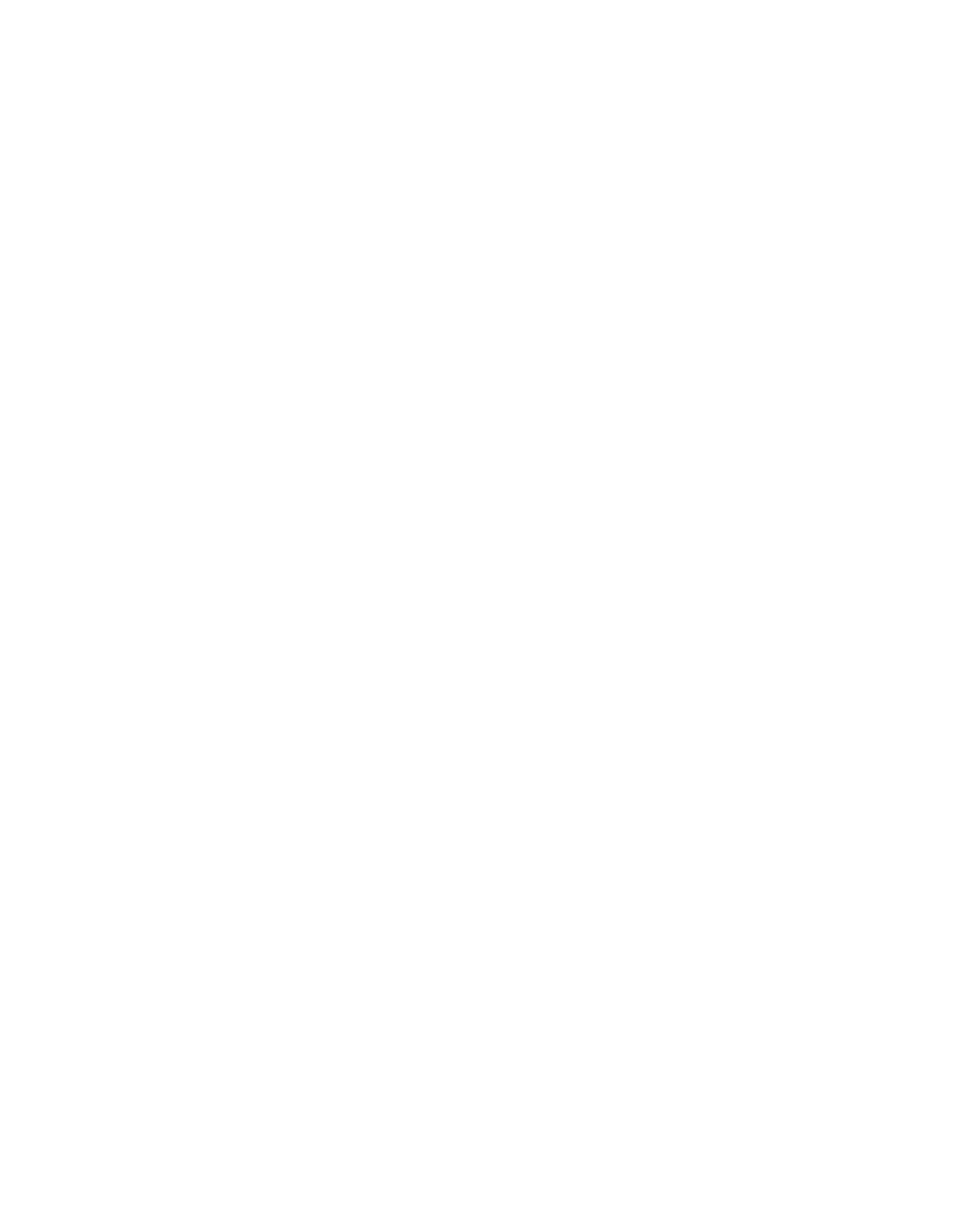

## **AHA/BJCP Sanctioned Competition Program ENTRY/RECIPE FORM**



|                                                                | Name of Brew ____________________________Category (No.) _________________________Subcategory (A-F) ________________          |
|----------------------------------------------------------------|------------------------------------------------------------------------------------------------------------------------------|
|                                                                |                                                                                                                              |
| For Mead and Cider<br>For Mead                                 | Special Ingredients/Classic Style                                                                                            |
| $\Box$ Still<br>$\Box$ Dry<br>□ Hydromel (light mead)          | (required for categories 6D, 16E, 17F, 20, 21, 22B, 22C, 23, 25C, 26A, 26C, 27E, 28B-D)                                      |
| $\Box$ Petillant<br>□ Semi-Sweet<br>□ Standard Mead            |                                                                                                                              |
| □ Sack (strong mead)<br>□ Sparkling<br><b>Q</b> Sweet          |                                                                                                                              |
|                                                                |                                                                                                                              |
| Number of U.S. gallons brewed for this recipe __________       | FERMENTABLES (MALT, MALT EXTRACT, ADJUNCTS, HONEY OR OTHER SUGARS)                                                           |
|                                                                | AMOUNT (LB.)<br>TYPE/BRAND<br><b>USE (MASH/STEEP)</b>                                                                        |
|                                                                |                                                                                                                              |
| <b>YEAST CULTURE</b><br>$\Box$ Liquid<br><b>Dried</b>          |                                                                                                                              |
| Did you use a starter?<br>$\Box$ Yes<br>$\Box$ No              |                                                                                                                              |
|                                                                |                                                                                                                              |
|                                                                | <b>HOPS</b>                                                                                                                  |
|                                                                | AMOUNT (OZ.) PELLETS OR<br><b>TYPE</b><br>%A ACID   USE (BOIL<br>MIN. FROM<br><b>WHOLE?</b><br>STEEP, DRY, ETC.) END OF BOIL |
| YEAST NUTRIENTS Type/Amount __________________                 |                                                                                                                              |
| <b>CARBONATION</b> $\Box$ forced $CO2$<br>□ Bottle Conditioned |                                                                                                                              |
|                                                                |                                                                                                                              |
|                                                                |                                                                                                                              |
|                                                                | <b>MASH SCHEDULE</b>                                                                                                         |
| <b>SPECIFIC GRAVITIES</b> Original                             | <b>STEP</b><br><b>TEMPERATURE</b><br>TIME                                                                                    |
|                                                                |                                                                                                                              |
| Duration (days)<br><b>FERMENTATION</b><br>Temperature (°F)     |                                                                                                                              |
| Primary<br>$\begin{array}{c} \hline \end{array}$               |                                                                                                                              |
| Secondary<br>and the control of the control of the             | Finings                                                                                                                      |
| Other                                                          |                                                                                                                              |
| <b>BREWING DATE</b>                                            | Amount <b>Amount</b>                                                                                                         |
| <b>BOTTLING DATE</b>                                           |                                                                                                                              |

Please use the back of this form for brewer's specifics.